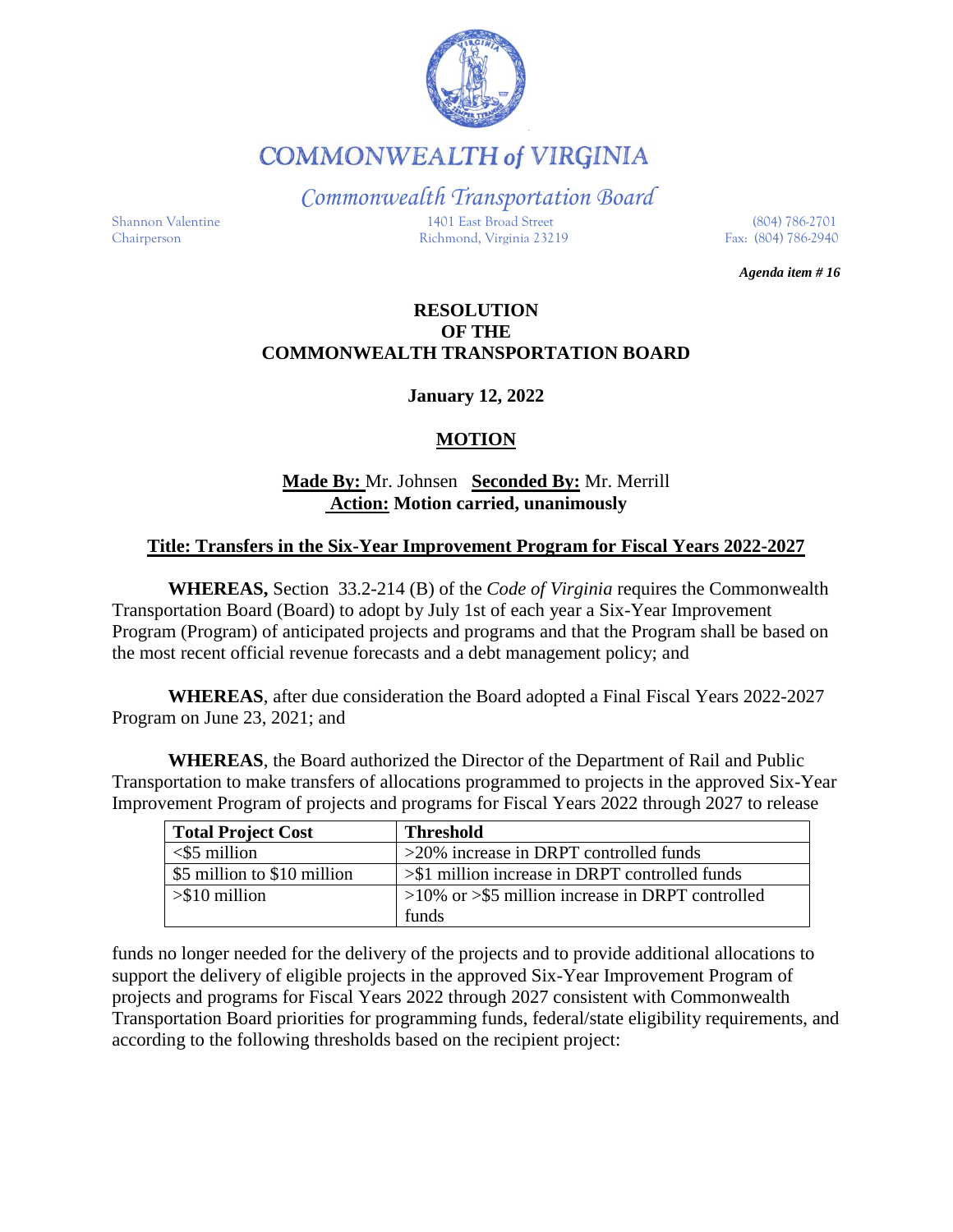Resolution of the Board January 12, 2022 Transfers in the Six-Year Improvement Program for Fiscal Years 2022-2027 Page 2 of 2

**WHEREAS**, the Board directed that (a) the Director of the Department of Rail and Public Transportation shall notify the Board on a monthly basis should such transfers or allocations be made; and (b) the Director of the Department of Rail and Public Transportation shall bring requests for transfers of allocations exceeding the established thresholds to the Board on a monthly basis for its approval prior to taking any action to record or award such action; and

**WHEREAS**, the Board is being presented a list of the transfers exceeding the established thresholds attached to this resolution and agrees that the transfers are appropriate.

**NOW, THEREFORE, BE IT RESOLVED**, by the Commonwealth Transportation Board, that the attached list of transfer requests exceeding the established thresholds is approved and the specified funds shall be transferred to the recipient project(s) as set forth in the attached list to meet the Board's statutory requirements and policy goals.

**###**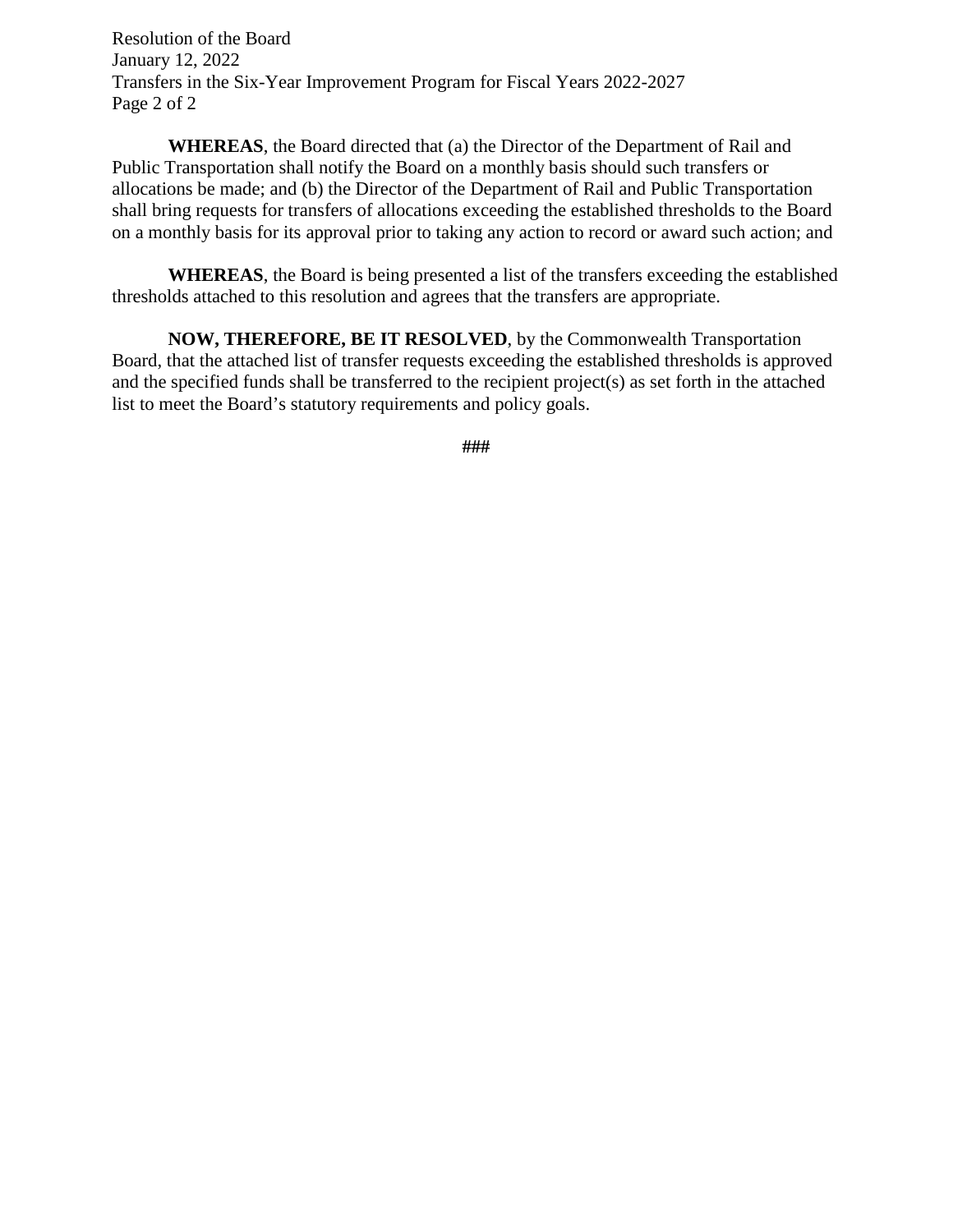# **CTB Decision Brief**

### Six-Year Improvement Program Transfers for December 1, 2021 through December 30, 2021

**Issue:** Each year the Commonwealth Transportation Board (CTB) must adopt a Six-Year Improvement Program (Program) and allocations in accordance with policy or statutory formula.

**Facts:** On June 23, 2021, the CTB authorized the Director of the Department of Rail and Public Transportation to make transfers of allocations programmed to projects in the approved Six-Year Improvement Program of projects and programs for Fiscal Years 2022 through 2027 to release funds no longer needed for the delivery of the projects and to provide additional allocations to support the delivery of eligible projects in the approved Six-Year Improvement Program of projects and programs for Fiscal Years 2022 through 2027 consistent with Commonwealth Transportation CTB priorities for programming funds, federal/state eligibility requirements, and according to the following thresholds based on the recipient project:

| <b>Total Project Cost</b>   | <b>Threshold</b>                                       |
|-----------------------------|--------------------------------------------------------|
| $<$ \$5 million             | >20% increase in DRPT controlled funds                 |
| \$5 million to \$10 million | $>\$ 1 million increase in DRPT controlled funds       |
| $> $10$ million             | $>10\%$ or $>$ \$5 million increase in DRPT controlled |
|                             | funds                                                  |

In addition, the CTB resolved that the Director of the Department of Rail and Public Transportation should bring requests for transfers of allocations exceeding the established thresholds to the CTB on a monthly basis for its approval prior to taking any action to record or award such action.

The CTB will be presented with a resolution for formal vote to approve the transfer of funds exceeding the established thresholds. The list of transfers from December 1, 2021 through December 30, 2021 is attached. The recommended transfers reflect the allocation of additional funding from unobligated federal and state funds to support increased vehicle costs for Section 5310 funding recipients and the replacement of a Section 5311 funded vehicle that was involved in a crash.

**Recommendations:** DRPT recommends the approval of the transfers exceeding the established thresholds from donor projects to projects that meet the CTB's statutory requirements and policy goals.

**Action Required by CTB**: The CTB will be presented with a resolution for a formal vote to adopt changes to the Program for Fiscal Years 2022–2027 that include transfers of allocated funds exceeding the established thresholds from donor projects to projects that meet the CTB's statutory requirements and policy goals.

**Results, if Approved**: If approved, the funds will be transferred from the unobligated balance to projects that meet the CTB's statutory requirements and policy goals.

**Options:** Approve, Deny, or Defer.

**Public Comments/Reactions:** None.